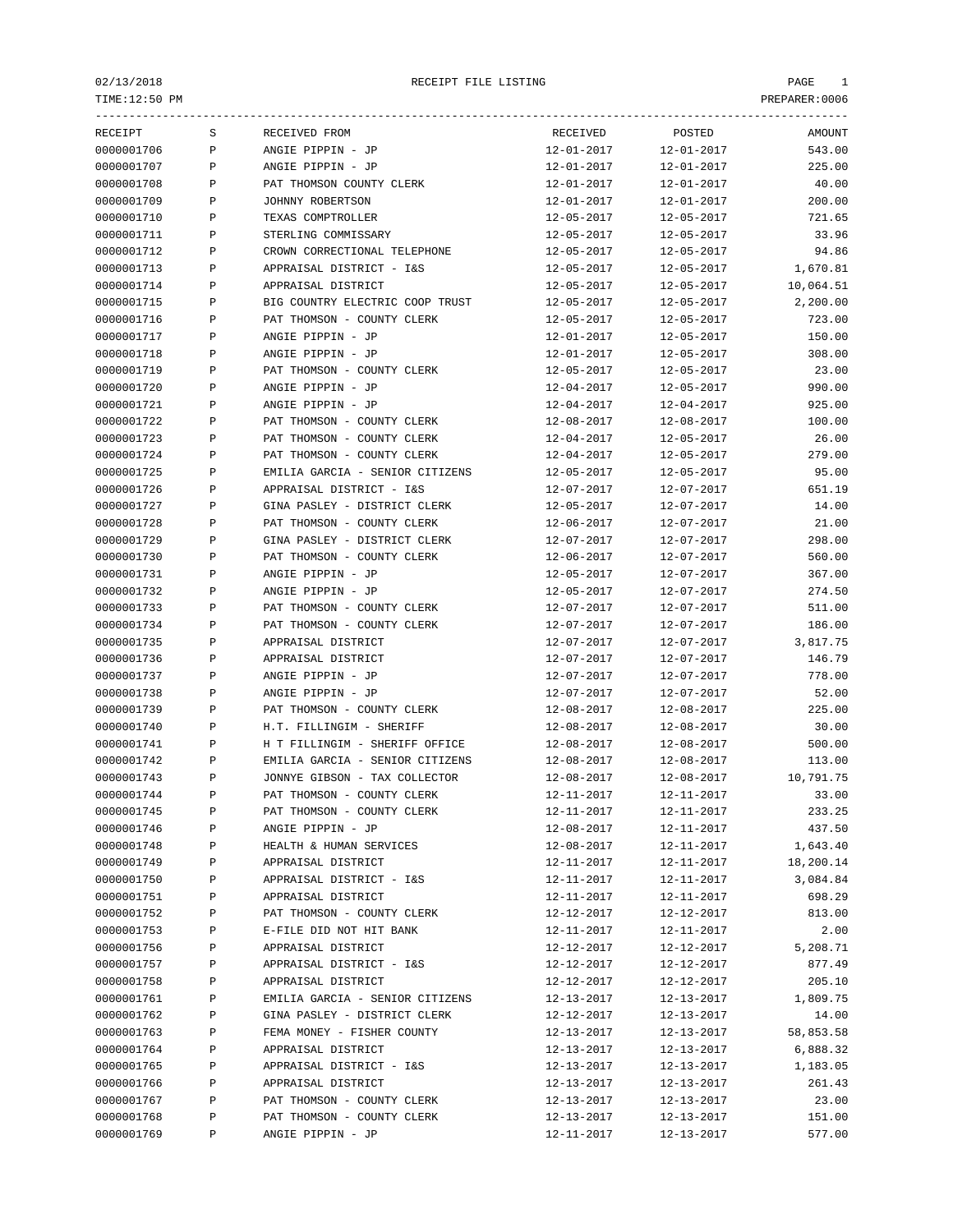TIME:12:50 PM PREPARER:0006

| RECEIPT                  | S            | RECEIVED FROM                                     | RECEIVED                       | POSTED           | <b>AMOUNT</b>   |
|--------------------------|--------------|---------------------------------------------------|--------------------------------|------------------|-----------------|
| 0000001770               | $\, {\bf P}$ | ANGIE PIPPIN - JP                                 | $12 - 11 - 2017$               | $12 - 13 - 2017$ | 548.00          |
| 0000001771               | P            | ANGIE PIPPIN - JP                                 | $12 - 12 - 2017$               | $12 - 13 - 2017$ | 609.00          |
| 0000001772               | Ρ            | ANGIE PIPPIN - JP                                 | $12 - 13 - 2017$               | $12 - 13 - 2017$ | 104.00          |
| 0000001780               | P            | APPRAISAL DISTRICT - I&S                          | $12 - 14 - 2017$               | $12 - 14 - 2017$ | 799.19          |
| 0000001781               | $\, {\bf P}$ | APPRAISAL DISTRICT                                | $12 - 14 - 2017$               | $12 - 14 - 2017$ | 4,738.62        |
| 0000001782               | Ρ            | APPRAISAL DISTRICT                                | $12 - 14 - 2017$               | $12 - 14 - 2017$ | 186.29          |
| 0000001783               | Ρ            | E-FILE DID NOT HIT BANK                           | $12 - 14 - 2017$               | $12 - 14 - 2017$ | 2.00            |
| 0000001784               | Ρ            | ANGIE PIPPIN - JP                                 | $12 - 13 - 2017$               | $12 - 14 - 2017$ | 358.00          |
| 0000001785               | P            | ANGIE PIPPIN - JP                                 | $12 - 14 - 2017$               | $12 - 14 - 2017$ | 160.00          |
| 0000001786               | $\, {\bf P}$ | PAT THOMSON - COUNTY CLERK                        | $12 - 14 - 2017$               | $12 - 14 - 2017$ | 220.00          |
| 0000001787               | Ρ            | APPRAISAL DISTRICT - I&S                          | $12 - 18 - 2017$               | $12 - 18 - 2017$ | 1,319.35        |
| 0000001788               | P            | APPRAISAL DISTRICT                                | $12 - 18 - 2017$               | $12 - 18 - 2017$ | 7,639.73        |
| 0000001789               | $\, {\bf P}$ | APPRAISAL DISTRICT                                | $12 - 18 - 2017$               | $12 - 18 - 2017$ | 290.67          |
| 0000001790               | P            | PAT THOMSON - COUNTY CLERK                        | $12 - 18 - 2017$               | $12 - 18 - 2017$ | 21.00           |
| 0000001791               | $\, {\bf P}$ | PAT THOMSON - COUNTY CLERK                        | $12 - 18 - 2017$               | $12 - 18 - 2017$ | 361.00          |
| 0000001792               | $\, {\bf P}$ | PAT THOMSON - COUNTY CLERK                        | $12 - 15 - 2017$               | $12 - 15 - 2017$ | 124.00          |
| 0000001793               | Ρ            | ANGIE PIPPIN - JP                                 | $12 - 14 - 2017$               | $12 - 18 - 2017$ | 455.00          |
| 0000001794               | Ρ            | ANGIE PIPPIN - JP                                 | $12 - 14 - 2017$               | $12 - 18 - 2017$ | 56.00           |
| 0000001795               | Ρ            | ANGIE PIPPIN - JP                                 | $12 - 06 - 2017$               | $12 - 18 - 2017$ | 535.00          |
| 0000001796               | Ρ            | ANGIE PIPPIN - JP                                 | $12 - 06 - 2017$               | $12 - 18 - 2017$ | 155.60          |
| 0000001797               | P            | ANGIE PIPPIN - JP                                 | $12 - 15 - 2017$               | $12 - 18 - 2017$ | 40.00           |
| 0000001798               | P            | TOM GREEN COUNTY                                  | $12 - 18 - 2017$               | $12 - 18 - 2017$ | 1,680.00        |
| 0000001799               | Ρ            | ANGIE PIPPIN - JP                                 | $12 - 15 - 2017$               | $12 - 18 - 2017$ | 398.00          |
| 0000001801               | P            | ANGIE PIPPIN - JP                                 | $12 - 18 - 2017$               | $12 - 18 - 2017$ | 635.00          |
| 0000001804               | P            | ANGIE PIPPIN - JP                                 | $12 - 18 - 2017$               | $12 - 18 - 2017$ | 447.00          |
| 0000001805               | P            | TEXAS ASSOCLATION OF COUNTIES                     | $12 - 19 - 2017$               | $12 - 19 - 2017$ | 750.00          |
| 0000001806               | $\, {\bf P}$ | PAT THOMSON - COUNTY CLERK                        | $12 - 19 - 2017$               | $12 - 19 - 2017$ | 748.00          |
| 0000001807               | Ρ            | PAT THOMSON - COUNTY CLERK                        | $12 - 19 - 2017$               | $12 - 19 - 2017$ | 1,228.00        |
| 0000001808               | Ρ            | GINA PASLEY - DISTRICT CLERK                      | $12 - 18 - 2017$               | $12 - 19 - 2017$ | 160.00          |
| 0000001809               | Ρ            | EMILIA GARCIA - SENIOR CITIZENS                   | $12 - 19 - 2017$               | $12 - 19 - 2017$ | 157.15          |
| 0000001810               | P            | JONNYE GIBSON - TAX COLLECTOR                     | $12 - 20 - 2017$               | $12 - 20 - 2017$ | 3,999.84        |
| 0000001811               | P            | STONEWALL MEMORIAL HOSPITAL                       | $12 - 20 - 2017$               | $12 - 20 - 2017$ | 34.39           |
| 0000001813               | P            | PAT THOMSON - COUNTY CLERK                        | $12 - 20 - 2017$               | $12 - 20 - 2017$ | 34.00           |
| 0000001814               | P            | PAT THOMSON - COUNTY CLERK                        | $12 - 20 - 2017$               | $12 - 20 - 2017$ | 30.00           |
| 0000001815               | $\, {\bf P}$ | ANGIE PIPPIN - JP                                 | 12-19-2017                     | $12 - 20 - 2017$ | 160.00          |
| 0000001816               | Ρ            | APPRAISAL DISTRICT - I&S                          | $12 - 27 - 2017$               | $12 - 27 - 2017$ | 10,689.65       |
| 0000001817               | P            | APPRAISAL DISTRICT                                | $12 - 27 - 2017$               | $12 - 27 - 2017$ | 63, 313. 20     |
| 0000001818               | $\, {\bf P}$ | APPRAISAL DISTRICT R & B                          | 12-27-2017                     | 12-27-2017       | 2,471.34        |
| 0000001819               | Р            | SUNOCO PARTNERS MARKETING                         | $12 - 27 - 2017$               | $12 - 27 - 2017$ | 21.43           |
| 0000001820               | Ρ            | TEXAS ASSICUATION OF COUNTIES                     | 12-27-2017                     | 12-27-2017       | 394.66          |
| 0000001821               | Ρ            | ROLLING PLAINS MEMORIAL HOSPITAL                  | 12-27-2017                     | $12 - 27 - 2017$ | 1,383.00        |
| 0000001822               | Ρ            | ANGIE PIPPIN - JP                                 | $12 - 20 - 2017$               | 12-27-2017       | 250.00          |
| 0000001823               | Ρ            | ANGIE PIPPIN - JP                                 | $12 - 27 - 2017$               | $12 - 27 - 2017$ | 587.50          |
| 0000001824               | Ρ            | PAT THOMSON - COUNTY CLERK                        | 12-27-2017                     | 12-27-2017       | 39.00           |
| 0000001825               | Ρ            | PAT THOMSON - COUNTY CLERK                        | 12-27-2017                     | 12-27-2017       | 483.00          |
| 0000001826               | Ρ            | APPRAISAL DISTRICT - I&S                          | $12 - 29 - 2017$               | 12-29-2017       | 11,030.88       |
| 0000001827               | Ρ            | APPRAISAL DISTRICT - M&O                          | 12-29-2017                     | 12-29-2017       | 64,693.77       |
| 0000001828               | Ρ            | ANGIE PIPPIN - JP                                 | $12 - 27 - 2017$               | $12 - 29 - 2017$ | 320.00          |
| 0000001829               | Ρ            | ANGIE PIPPIN - JP                                 | 12-29-2017                     | 12-29-2017       | 320.00          |
| 0000001830               | P            | ANGIE PIPPIN - JP                                 | $12 - 28 - 2017$               | $01 - 03 - 2018$ | 685.00          |
| 0000001831               | Ρ            | ANGIE PIPPIN - JP                                 | 12-29-2017                     | 12-29-2017       | 1,169.00        |
| 0000001832               | Ρ            | PAT THOMSON - COUNTY CLERK                        |                                | 12-29-2017       |                 |
| 0000001833               | Ρ            | PAT THOMSON - COUNTY CLERK                        | 12-29-2017<br>$12 - 29 - 2017$ | 12-29-2017       | 30.00<br>791.00 |
| 0000001834               | Ρ            | APPRAISAL DISTRICT R & B                          | 12-29-2017                     | 12-29-2017       | 2,500.06        |
| 0000001835               | Ρ            | EMILIA GARCIA - SENIOR CITIZENS                   | 12-29-2017                     | 12-29-2017       | 714.95          |
| 0000001836               | Ρ            | APACHE                                            | 12-29-2017                     | 12-29-2017       | 141.13          |
| 0000001837               | Ρ            | BANK INTEREST                                     | 12-29-2017                     | 12-29-2017       | 1,476.72        |
|                          |              |                                                   |                                |                  |                 |
| 0000001838<br>0000001839 | Ρ<br>Ρ       | SECRETARY OF THE STATE<br>WEST CENTERAL TEXAS COG | 12-29-2017                     | 12-29-2017       | 1,548.35        |
|                          |              |                                                   | $12 - 29 - 2017$               | $12 - 29 - 2017$ | 3,820.02        |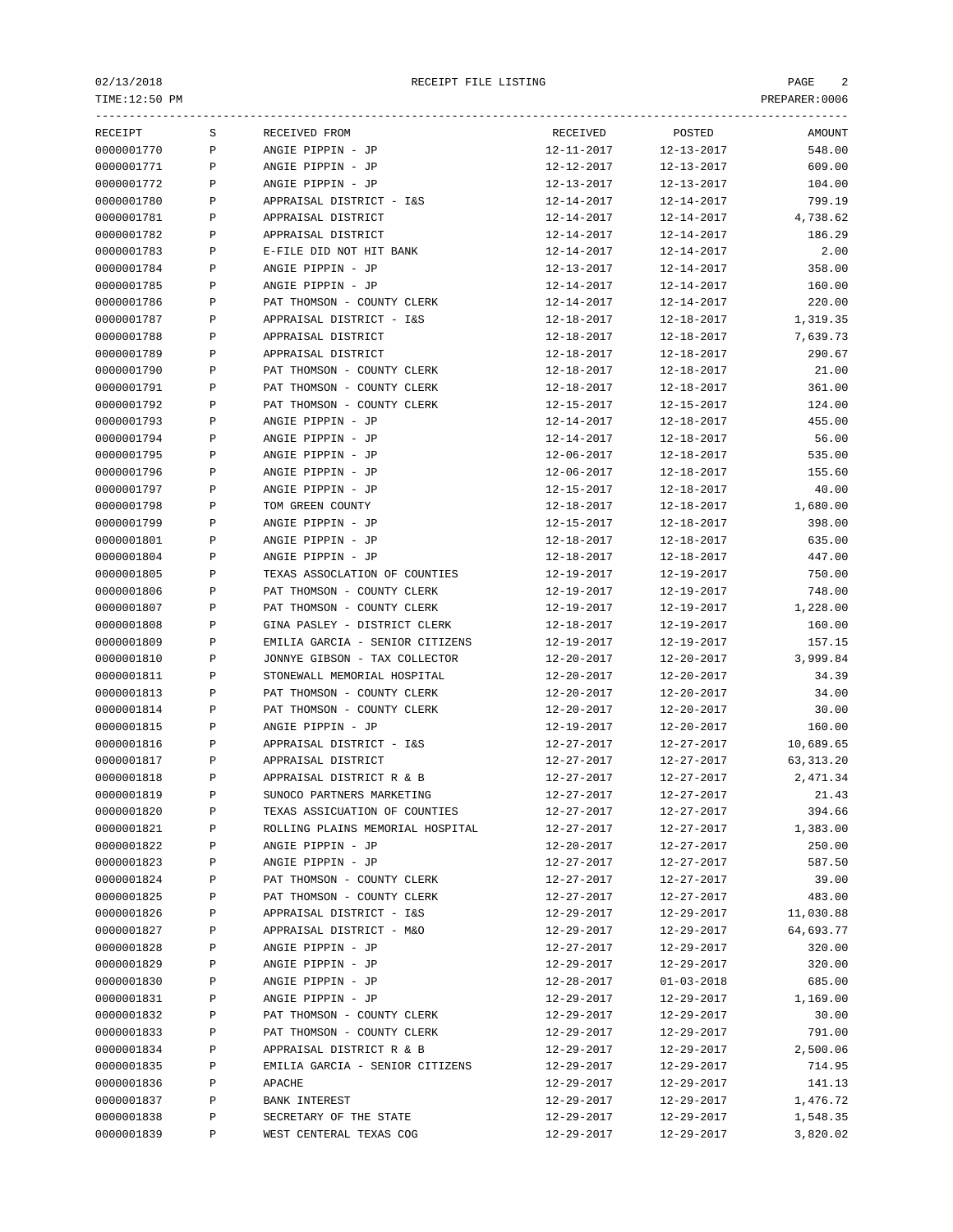TIME:12:50 PM PREPARER:0006

| RECEIPT    | S | RECEIVED FROM                 | RECEIVED         | POSTED           | <b>AMOUNT</b> |
|------------|---|-------------------------------|------------------|------------------|---------------|
| 0000001840 | P | COMPTROLLER JUDICIARY         | $12 - 29 - 2017$ | $12 - 29 - 2017$ | 5,050.00      |
| 0000001841 | P | GINA PASLEY - DISTRICT CLERK  | $12 - 29 - 2017$ | $01 - 03 - 2018$ | 612.00        |
| 0000001842 | P | ANGIE PIPPIN - JP             | $12 - 29 - 2017$ | $12 - 29 - 2017$ | 550.00        |
| 0000001843 | P | EFILE MONEY WAS NOT RECEIPTED | $12 - 29 - 2017$ | $12 - 29 - 2017$ | 10.00         |
| 0000001844 | P | JONNYE GIBSON - TAX COLLECTOR | $12 - 22 - 2017$ | $01 - 10 - 2018$ | 5,125.83      |
| 0000001846 | P | ANGIE PIPPIN - JP             | $12 - 29 - 2017$ | $01 - 02 - 2018$ | 255.33        |
| 0000001849 | P | GINA PASLEY - DISTRICT CLERK  | $12 - 31 - 2017$ | $12 - 31 - 2017$ | 1,178.00      |
| 0000001850 | P | GINA PASLEY - DISTRICT CLERK  | $12 - 31 - 2017$ | $01 - 03 - 2018$ | 180.00        |
| 0000001861 | P | DRUG FORFEITURE INTEREST      | $12 - 30 - 2017$ | $12 - 30 - 2017$ | 55.90         |
| 0000001868 | P | COMMISSARY PROFIT INTEREST    | $12 - 30 - 2017$ | $12 - 30 - 2017$ | 1.06          |
| 0000001870 | P | MMA - BANK INTEREST           | $12 - 30 - 2017$ | $12 - 30 - 2017$ | 201.88        |
| 0000001871 | P | FEMA INTEREST                 | $12 - 30 - 2017$ | $12 - 30 - 2017$ | 106.73        |
| 0000001872 | P | INMATE PHONE                  | $12 - 30 - 2017$ | $12 - 30 - 2017$ | 1,641.46      |
|            |   |                               |                  |                  |               |

REPORT TOTAL 352,973.30